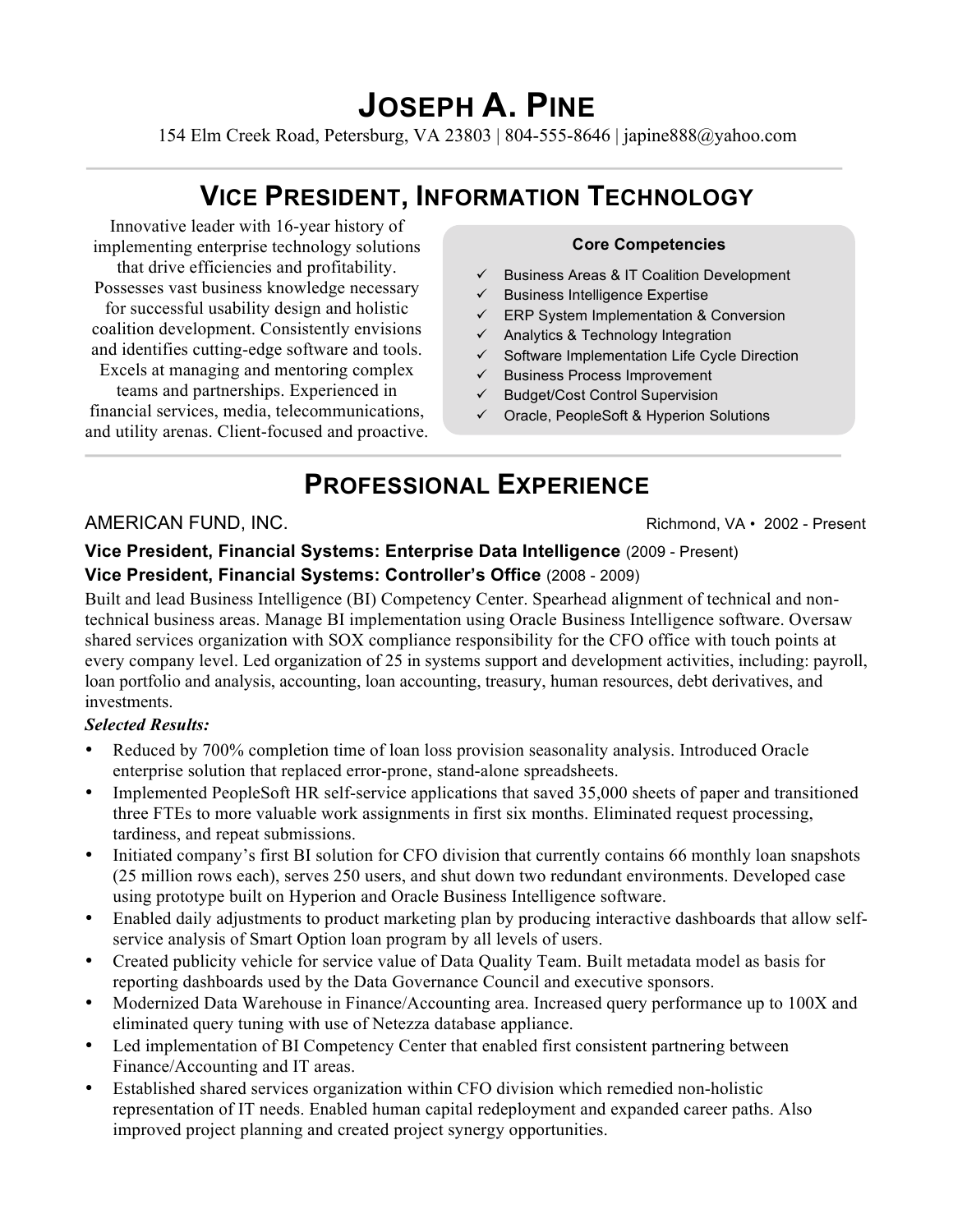#### **Managing Director, Financial Systems: Controller's Office** (2005 - 2008)

Led Hyperion system application team, implementing: planning, workforce planning, web analysis, reports, and master data management. Oversaw PeopleSoft Finance application.

- Directed imaging system initiative that reduced accounts payable call volume 90% and offsite storage costs 50%.
- Promoted and implemented PeopleSoft Treasury application that eliminated 95% of errors and workarounds from daily bank statement transactions.
- Won executive support for third-party assessment of data warehouse environment. Resulted in precise corrective recommendations and initiation of the BI data warehouse roadmap as part of enterprise-wide data improvement project.
- Led proof-of-concept and vendor evaluation between Business Objects and Oracle Business Intelligence. Implemented Oracle solution thereby establishing first BI strategy and standard tool set.
- Enabled automatic simultaneous production of SEC 10-Q and 10-K documents. Hired and led MS SharePoint consultants to complete project within 90 days.

### **Director, PeopleSoft Development: Controller's Office** (2002 - 2005)

- Eliminated 90% of spreadsheets (8,000 to 800) in budget process and enabled business areas to view fully-loaded budgets in real time (from a four day wait) by implementing Hyperion Planning application.
- Reduced PeopleSoft upgrade times 50% (eight to four months) by adopting best practices. Program included transition to PeopleSoft 8.8.
- Enabled executive leadership to review collective or unique financial information for four acquired companies with independent accounting systems. Converted data for use in enterprise PeopleSoft application.
- Met external audit requirements by creating general ledger reconciliation tracker application built inside PeopleSoft application. Automated manual spreadsheet process.

### UNIVERSAL SUPPORT SYSTEMS Falls Church, VA • 1997 - 2002

#### **Principal**

Formed company as one of three founding principals. Provided subject matter expertise to large corporations implementing or upgrading PeopleSoft financial applications. Reviewed business requirements and leveraged past experience to accelerate implementation tasks and minimize software customizations.

#### *Project Positions Include:*

- **Lead Consultant, Sallie Mae**: Special Projects, General Ledger, Reporting
- **Lead Consultant, Tribune Company, Inc.**: General Ledger
- **Lead Consultant, Winstar Telecommunications, Inc.**: General Ledger, Budgets, Accounts Payable, Accounts Receivable, Billing
- **Lead Consultant, Pennsylvania Power & Light**: Budgets
- **Consultant, Racal Communications, Inc.**: Accounts Receivable, Billing, General Ledger

#### LIPMAN/PRC (Waldrop Grum) and the control of the McLean, VA • 1996 - 1997

#### **PeopleSoft Consultant**

Consulted and developed PeopleSoft financial applications. Implemented flexible application configurations that met business requirements, eliminated manual processes, and reduced report run times. Conducted prototyping sessions and interviews with future PeopleSoft end users. Constructed implementation design document and planned module rollouts.

#### *Project Positions Include:*

- **Lead Consultant, QUALCOMM, Inc.**: Accounts Receivable, Billing
- **Consultant, Quebec Telephone**: Budgets
- **Consultant, PeopleSoft, Inc./Sybase**: Budgets